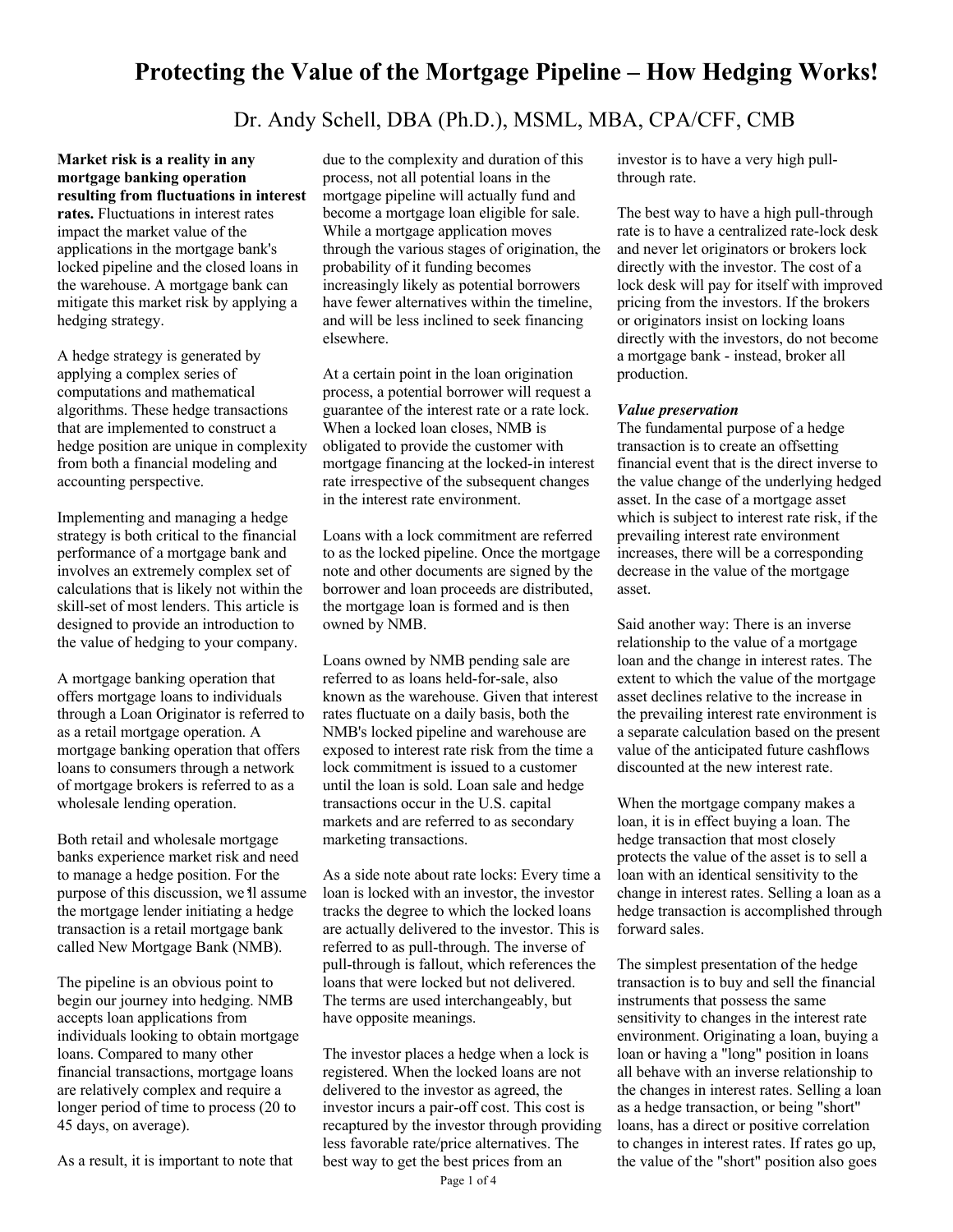up. Thus, by being long and short effectively, the same transaction acts to offset or cancel the value impact of changes in the interest rate environment, which results in preserving the value of the underlying asset.

Theoretically, if interest rates rise, the short position goes up in value the same amount that the long position goes down and the value of the underlying asset is preserved. Calculating and implementing the actual transactions to accomplish this preservation of value event is very complicated.

#### *Hedging is complicated!*

Thus far, this discussion of hedging has been fairly straightforward and not significantly complex - some people might find it a bit elementary! The concept of offsetting interest rate risk with an inverse instrument is a simple concept. The actual process by which market risk is managed is very complicated and well beyond the experience base of most mortgage bankers.

It's easy to be deceived by "street firms" offering hedge advice, thus it is essential to thoroughly evaluate and verify any hedge advice received. The best method of ensuring accurate hedge advice is to hire a trusted advisor who will provide guidance in managing market risk.

The management of the interest rate risk in the NMB locked pipeline and warehouse is accomplished by implementing various hedging strategies. NMB should engage the services of a professional hedging firm (PHF) to support and perform the interest rate risk management via a hedge position recommendation based on the NMB s locked pipeline and warehouse.

A PHF provides mortgage bankers with the economies of scale and the expertise to reduce risk and maximize profit in the secondary market. As noted above, not all hedge firms are the same.

The process by which a PHF assesses, and subsequently recommends, hedge transactions to substantially offset the interest rate risk in the NMB's locked pipeline and warehouse is complicated, data-dependent, and iterative. The fundamental principal is to protect the value of the mortgage asset from changes in the interest rate environment.

However, the value preservation of the locked pipeline is complicated by the fact that NMB is obligated to honor the interest rate lock to the borrower, but the borrower is not obligated to accept the loan. The borrower may effectively cancel the transaction at any time with little or no consequence. In effect, the borrower may "put" the rate obligation back to NMB at any time for any reason. The process of calculating the likelihood that a loan in the locked pipeline will close or "pull thru" or not "fallout" and transfer to the warehouse is discussed extensively below.

## *Prepayment speeds & servicing asset*

The value of any financial instrument, whether a government note or corporate bond, will change as the interest rate environment changes. Similarly, the value of a mortgage loan is impacted by changes in interest rates, but it is impacted to a greater extent than a corporate debt instrument resulting from the imbedded put mentioned above.

A corporate debt has a specified maturity; the maturity date of a mortgage note can be changed in any month at the option of the borrower. This is illustrated by a discussion of the servicing asset that is present in all mortgage loans. A servicing asset or loan servicing right is created based on the fees paid for the loan payment collection process. Changes in interest rates affect prepayment speeds or the probability that a borrower will refinance and payoff their current loan at a pace different than initially expected.

If the borrower prepays their loan or "puts" the loan back to the mortgage holder, the company collecting payments will no longer collect a servicing fee. If interest rates go up, the borrower is less likely to refinance their loan thus slowing the prepayment speed and increasing the value of the servicing asset.

The value of the servicing asset is considered in the hedging process and is significant when a mortgage originator retains the servicing rights of the originated mortgage loans. This information is presented to explain some of the uniqueness and complexity in managing the value of mortgage assets.

There are two principal risks associated with

a mortgage pipeline and warehouse. First, there is interest-rate risk, which is the risk that un-hedged loans will lose value when rates increase. This is an obvious concept based on the inverse relationship between price or value and rates: rates go up, values go down.

Then there is fallout risk, which is the risk that loans in the pipeline fail to close. The accuracy of this calculation is essential to minimize financial consequence. The quantity of the loans obligated to the future transactions must be accurately identified.

A PHF accumulates pipeline data from NMB and then establishes hedging recommendations based on the results of their hedge model which they developed and update throughout each business day. The hedge model considers several factors to produce its recommendation, including fallout measurement, interest-rate neutrality calculation of expected return measuring risk, and optimizing risk and return.

The PHF will provide a summary output that displays the estimated pipeline profit and loss over a range of interest rates, factoring expected changes in secondary market prices and pipeline fallout at each level of interest rates. The likelihood of loans closing or falling out will be based on an analysis of the lock price relative to current market price, loan status, time to lock expiration, and any other relevant variable.

#### *Fallout measurement*

The PHF measures the fallout behavior of the NMB's pipeline on a monthly basis, at minimum, putting particular emphasis on fallout experienced by NMB during periods of extreme market volatility. The fallout patterns of the NMB s historical pipeline behavior form critical assumptions that drive the PHF's calculations. NMB should recognize that the performance of the pipeline hedge is highly dependant upon the ability of historical fallout behavior to predict future fallout.

The past must be indicative of the future to form the basis for the fallout predictions. The PHF also measures NMB's actual fallout behavior relative to behavior predicted by NMB's historical experience and reports any deviations.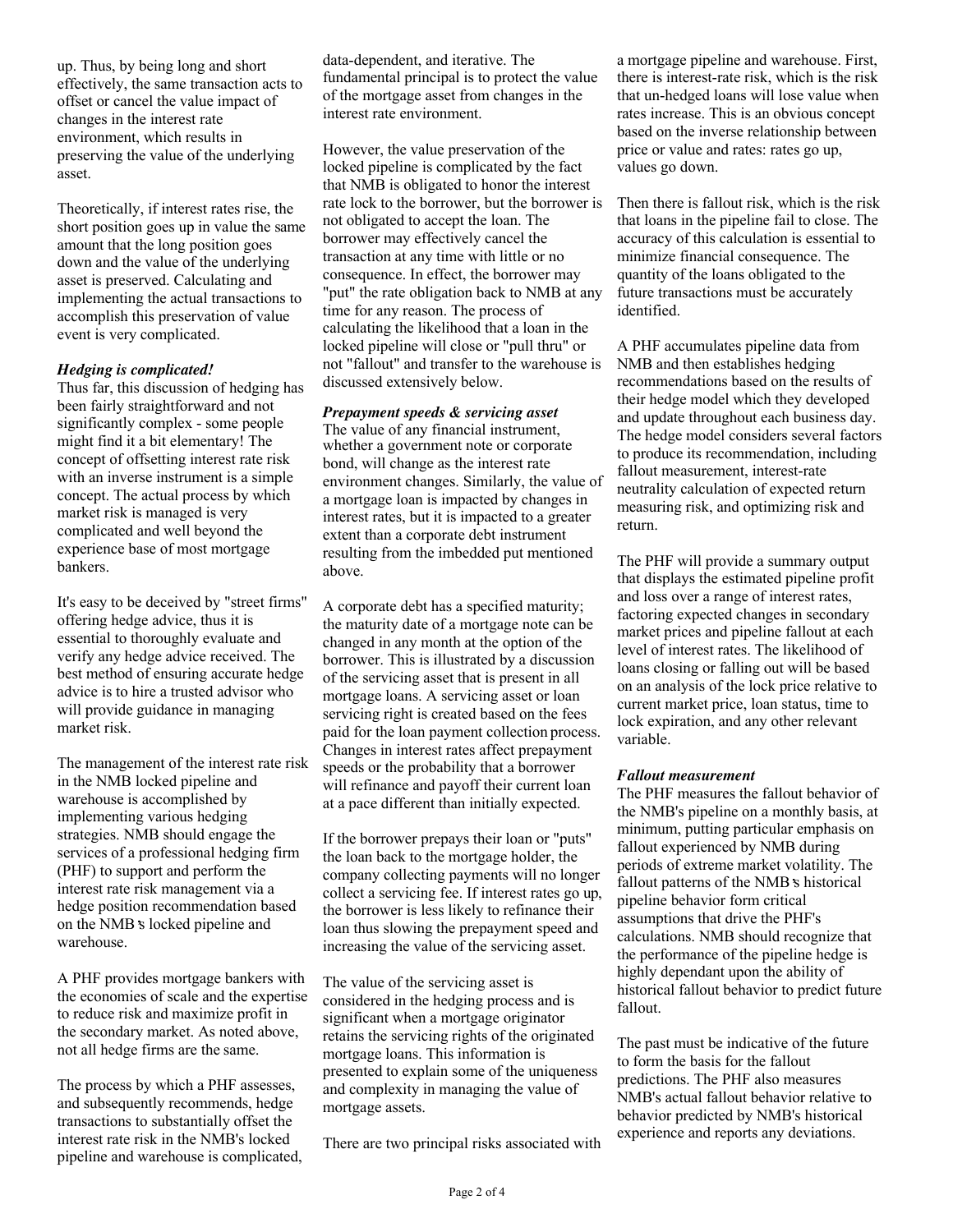It is essential that the NMB s pipeline data that is used by the PHF to calculate hedge positions contain accurate information. One key element in calculating pull-through probability is dependent upon the determination of the point at which a transaction is considered to become a "loan."

Some mortgage lenders include leads in their hedge pipeline. This is a dangerous practice that should be avoided. NMB should clearly define and communicate the exact definition of a pipeline loan to exclude leads.

To be included in the pipeline, the borrower must have selected a loan program, have a property, and have signed the application. Otherwise, calculating an accurate pipeline fallout probability will be difficult, if not impossible.

#### *Hedge strategy*

The PHF will identify the combination of forward sales of mortgage securities and optional contracts that will produce the optimal balance of risk and return over a range of various interest rates, which are probability-adjusted based on either historical or market-implied levels of interest rate volatility. In this case, the definition of "optimal balance of risk and return" is biased toward a preference for lower-risk strategies that produce as little volatility in the profitand-loss statement as possible.

A PHF calculates price movements that are expected to result from mortgagerate movements for all loans and hedge instruments in the locked pipeline and warehouse. Expected price movements are based on current mortgage security convexity and servicing multiple curves, and are expressed in the hedge model as duration.

Duration is a weighted average of the maturity of a fixed income security's income streams and is often used as a measure of volatility based on a 100 basis-point change in interest rates. As interest rates change, the price of a security is not likely to change linearly, but rather over a curved function in relation to interest rates. Convexity is the measure of how the duration of a bond changes as the interest rate changes. Differences in duration between hedge positions and actual

mortgage loans at risk expose NMB to risk of changes in the slope of the yield curve.

The PHF assumes that interest rates cannot be predicted. Using historical levels of interest-rate volatility, it is possible to calculate the probability of rate movements during the duration of hedge. The PHF computes the probability of various interestrate movements representing a range of statistical standard deviations. In a normal bell curve, or normal distribution, the greater the distance from the mean, the closer to zero the result. Thus, the greater number of standard deviations, the higher the probability.

The PHF computes the gain or loss on the locked pipeline, warehouse and the hedge position given all interest rates for a wide range of hedge strategies. Each gain or loss is then weighted by the probability or likelihood of the related interest-rate scenario. The result is the probabilityweighted expected gain or loss for the specific strategy being evaluated.

### *Calculating risk*

The risk of each hedge strategy is determined by calculating the gain or loss on the hedged portfolio of loans in a series of specific scenario. For each scenario there is a target gain or loss. Downside risk-adjusted performance, or downside performance, is achieved if the calculated gain or loss is less than the target gain or loss.

Generalized downside risk-adjusted performance is a more complicated concept calculated as within each Downside Performance result, the probability-weighted average of the squared Downside Performances across each statistical standard deviation scenario.

The hedging experts in a PHF have an advanced understanding of the logarithmic behavior and statistical analysis required to accurately apply the effect of these computations. This concept is essential to effectively calculate a hedge position. Failing to accurately compute and grasp the statistical output could lead to catastrophic financial results.

A risk-return quotient is calculated by adding together each strategy's expected return and GDP using a risk-weighting algorithm. The strategy with the best riskreturn quotient represents the optimal balance between risk and return.

The PHF will also calculate the recommended level of hedge coverage as a percentage of the total amount of loans in the locked pipeline and warehouse. The warehouse is always 100% covered. The PHF's traders will maintain the actual pipeline coverage percentage within +/- 6% of the calculated recommendation. If the hedge model recommends a coverage level of 70%, the PHF s traders have the discretion to maintain the coverage between 64% and 76%. This is an important consideration because the cost of the trade transactions to perfectly finetune the hedge position could exceed the hedge exposure risk.

A common trade practice in the past known as deltan-neutral dynamic hedging, focused on keeping the hedge in prefect balance. This was an effective hedge, but an ineffective strategy resulting from excessive transaction costs.

#### *Rate shock*

NMB should protect itself from losses potentially generated by sudden, large market interest rate moves. While no loss can be perfectly hedged, NMB should seek to prevent one-time market losses from exceeding a rate-shock loss limit given an instantaneous movement of the base 30-year mortgage rate. The maximum instantaneous rate movement experienced by the mortgage market in the past 20 years occurred with a 0.35% rate increase in April 1987, October 1998, and November 2001, and a 0.35% rate decrease in October 1987.

Caution is needed when talking about financial futures as hedge instruments in volatile markets. There are limits to the amount of price change a futures contract can experience in a day. When a price limit is reached, trading in the specific instrument is halted. If the market forces push mortgage securities beyond this limit, it is possible for a futures-based hedge to become ineffective and result in financial consequence.

The PHF will calculate rate-shock exposure on each trading day by multiplying the expected change in pullthrough times the expected mortgagebacked security price movement times the total pipeline loan amount. The maximum potential mortgage-backed security price movement will be calculated by multiplying 0.35% (historical maximum) times the expected average duration of the